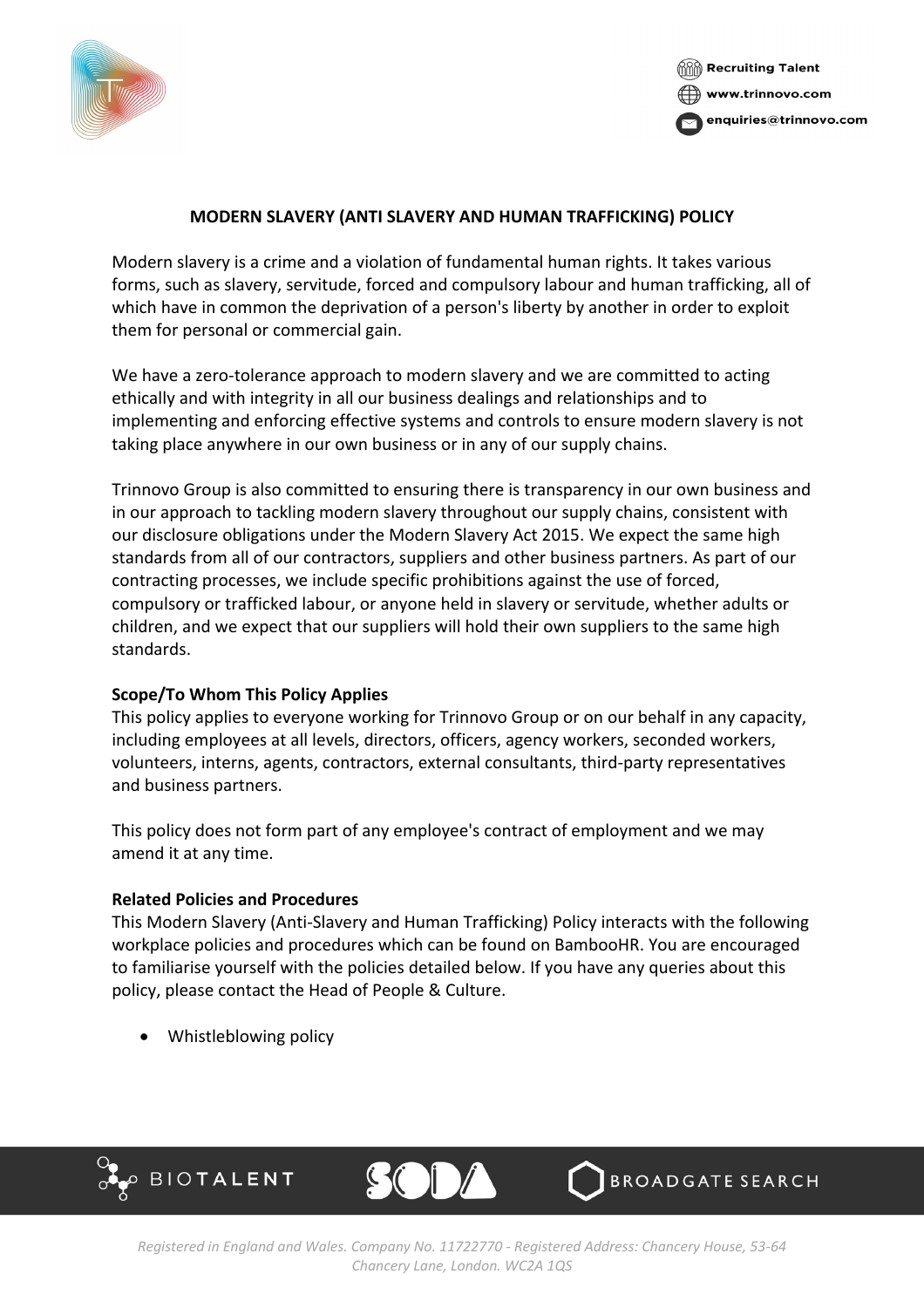



## **Responsibility for Policy**

The Board of Directors have overall responsibility for ensuring this policy with senior management; and managers have day to day responsibility to ensure compliance with our legal and ethical obligation.

The Head of People and Culture has primary and day-to-day responsibility for implementing this policy, monitoring its use and effectiveness, dealing with any queries about it, and auditing internal procedures to ensure they are effective in countering modern slavery.

Management at all levels are responsible for ensuring those reporting to them understand and comply with this policy and are given adequate and regular training on it and the issue of modern slavery in supply chains.

### **Compliance with this Policy**

You must ensure that you read, understand and comply with this policy.

The prevention, detection and reporting of modern slavery in any part of our business or supply chains is the responsibility of all those working for us or under our control. You are required to avoid any activity that might lead to, or suggest, a breach of this policy.

You must notify your manager or the Head of People and Culture as soon as possible if you believe or suspect that a conflict with this policy has occurred, or may occur in the future.

You are encouraged to raise concerns about any issue or suspicion of modern slavery in any parts of our business or supply chains of any supplier tier at the earliest possible stage. If you believe or suspect a breach of this policy has occurred or that it may occur you must notify your manager or the Head of People and Culture or you may report it in accordance with our Whistleblowing Policy as soon as possible.

If you are unsure about whether a particular act, the treatment of workers more generally, or their working conditions within any tier of our supply chains constitutes any of the various forms of modern slavery, raise it with your manager or the Head of People and Culture.

We aim to encourage openness and will support anyone who raises genuine concerns in good faith under this policy, even if they turn out to be mistaken. We are committed to ensuring no one suffers any detrimental treatment as a result of reporting in good faith their suspicion that modern slavery of whatever form is or may be taking place in any part of our own business or in any of our supply chains. Detrimental treatment includes dismissal, disciplinary action, threats or other unfavourable treatment connected with raising a concern. If you believe that you have suffered any such treatment, you should inform the Head of People & Culture immediately. If the matter is not remedied, and you





**BROADGATE SEARCH**